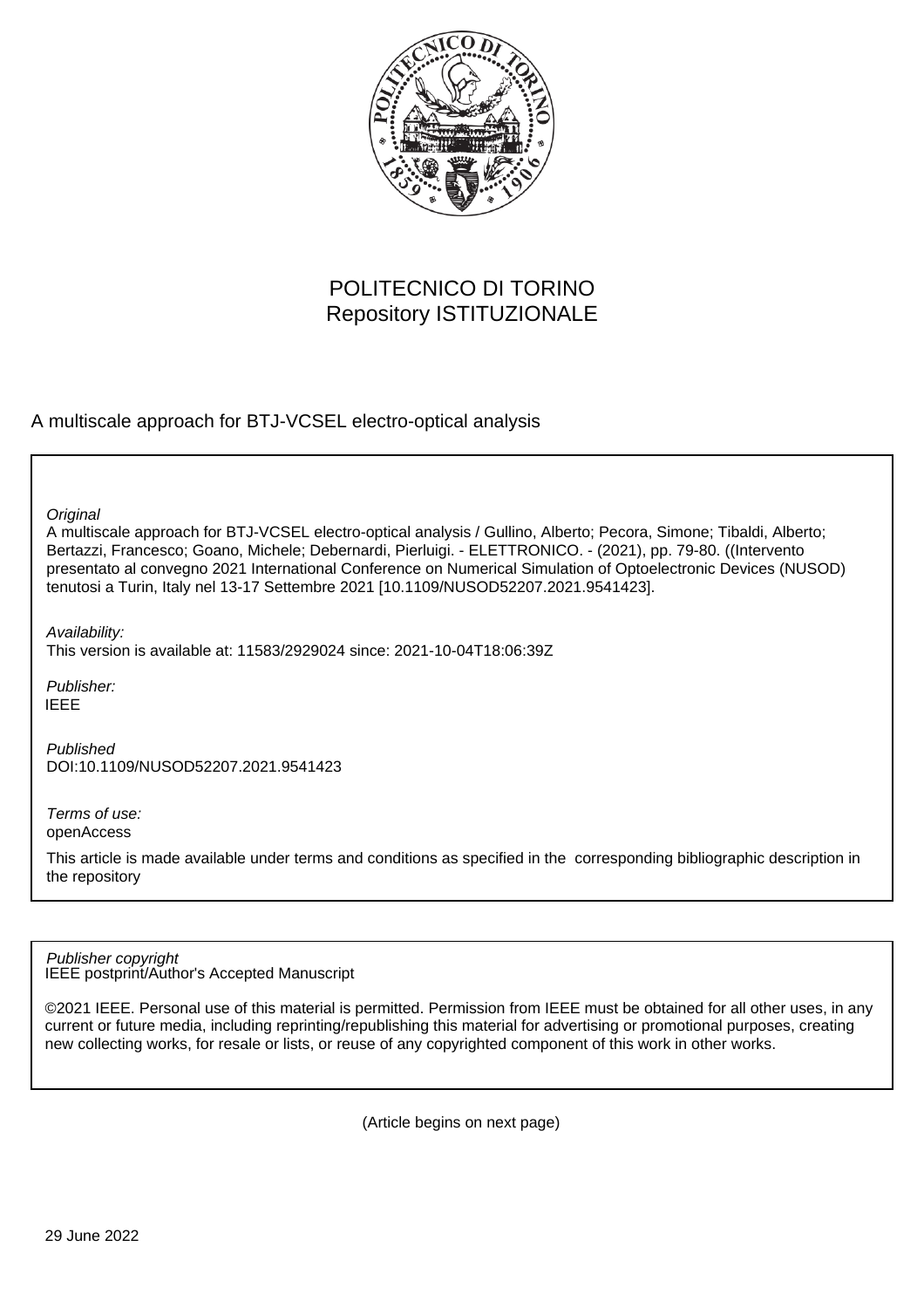# A multiscale approach for BTJ-VCSEL electro-optical analysis

Alberto Gullino∗, Simone Pecora∗, Alberto Tibaldi∗†, Francesco Bertazzi∗†,

Michele Goano∗†, and Pierluigi Debernardi†

∗ Dipartimento di Elettronica e Telecomunicazioni, Politecnico di Torino, Corso Duca degli Abruzzi 24, 10129 Torino, Italy

† CNR-IEIIT, Corso Duca degli Abruzzi 24, 10129 Torino, Italy

E-mail: alberto.tibaldi@polito.it

*Abstract*—This paper presents a theoretical comparison of the electro-optical characteristics of 850 nm GaAs/AlGaAs *pin*and BTJ-based VCSELs. The calculations are based on a driftdiffusion model coupled with a NEGF formalism, able to model accurately the tunneling across the TJ. The resulting *LIV* characteristics demonstrate promising improvements, at both 25 and  $80^{\circ}$ C, enabled by TJ confinement scheme.

### I. INTRODUCTION

Most vertical-cavity surface-emitting lasers (VCSELs) are based on *pin* devices emitting in the near-IR (850–980 nm) [1]. In these devices, optical and electrical confinement is realized with an oxide aperture, achieved by a wet oxidation of a thin AlAs layer. In all the other wavelength windows, ranging from 1.3–2.6  $\mu$ m (InP-based [2]) to 2.3–3.0  $\mu$ m (GaSb-based [3]) or even  $4 \mu m$  [4], the confinement is achieved by the technological-enabler buried tunnel junction (BTJ) concept. BTJs are based on more controllable etching steps, which allow precise definitions of the active region. BTJ-VCSELs do not require the highly resistive and absorbing p-doped distributed Bragg reflectors (DBRs), which can be replaced with n-doped layers, thus limiting free-carrier absorption (FCA) losses and self-heating [5].

The chance to get rid of the hardly-controllable wet oxidation step and of  $p$ -doped layers, hence enabling lowresistance paths to a well-defined active region, is interesting also for GaAs VCSELs. In order to demonstrate the benefits of BTJ-VCSELs, the scope of this paper is to present a first comparative study with an equivalent *pin* device. Aiming to minimize on-wafer prototypes, this work is based on our in-house 1D drift-diffusion simulator D1ANA (driftdiffusion 1D-ANAlysis) [6], coupled self-consistently with a nonequilibrium Green's function (NEGF) formalism describing rigorously the quantum tunneling in the TJ region [7]. Optical simulations are based on our in-house electromagnetic simulator VELM [8], [9].

### II. RESULTS AND OUTLOOKS

The two VCSELs under investigation feature a 1 $\lambda$ -cavity embedding three 8 nm GaAs quantum wells (QWs), defined by a couple of distributed Bragg reflectors (DBRs). The bottom  $n$ -DBR is made of 36 pairs, while the top DBR is designed to achieve similar optical threshold gains in the two VCSELs. This results in 21 pairs (p-doped) for the oxide-confined device



Fig. 1: Refractive index (in blue) and standing wave (in red, from VELM) for the two VCSELs: continuous lines - TJ; dashed - oxide confined. Ground contact is placed at  $z = 0$   $\mu$ m, output light is emitted at the right hand side  $(\lambda = 847.7 \text{ nm}$  and  $G_{th} = 1480 \text{ cm}^{-1}$  for the TJ-VCSEL;  $\lambda = 847.9 \text{ nm}$ ,  $G_{th} = 1440$  cm<sup>-1</sup> for the oxide confined).

and 19 (n-doped) for the BTJ-VCSEL, taking advantage of the lower FCA in the  $n$ -doped mirror in the latter device [5]. DBRs are composition- and doping-graded to improve carrier transport and minimize FCA losses. Both structures lie on a 110  $\mu$ m thick *n*-type GaAs substrate.

In Fig. 1, the blue curves show the refractive index of both devices in the proximity of the cavity, whereas red curves represent the corresponding standing waves. The most apparent difference concerns the layers right after the cavity, where the oxide aperture is replaced by the BTJ and an electron-blocking layer (p-doped, with the same composition of a DBR pair) is introduced to reduce carrier leakage from the TJ itself [7]. This results in a 5 nm shift with respect to the oxide-confined VCSEL, required to place the highly doped TJ in a node of the optical field. The central peak is correctly centered in the MQW region to achieve the maximum interaction between gain and optical field.

D1ANA is based on the drift-diffusion (DD) model [10], thus it solves in a self-consistent fashion the Poisson's equation with the carrier continuity equations. Fermi-Dirac statistics is used to describe electron and hole densities, together with an incomplete ionization model of the dopants. Quantum corrections are adopted to model properly the active region containing QWs [11], [12]. This is accomplished by introducing 2D and 3D active region carrier populations and coupling them through a capture time. Optical data, such as modal losses, optical confinement factor and output power coupling coefficient, are extracted from VELM, and plugged